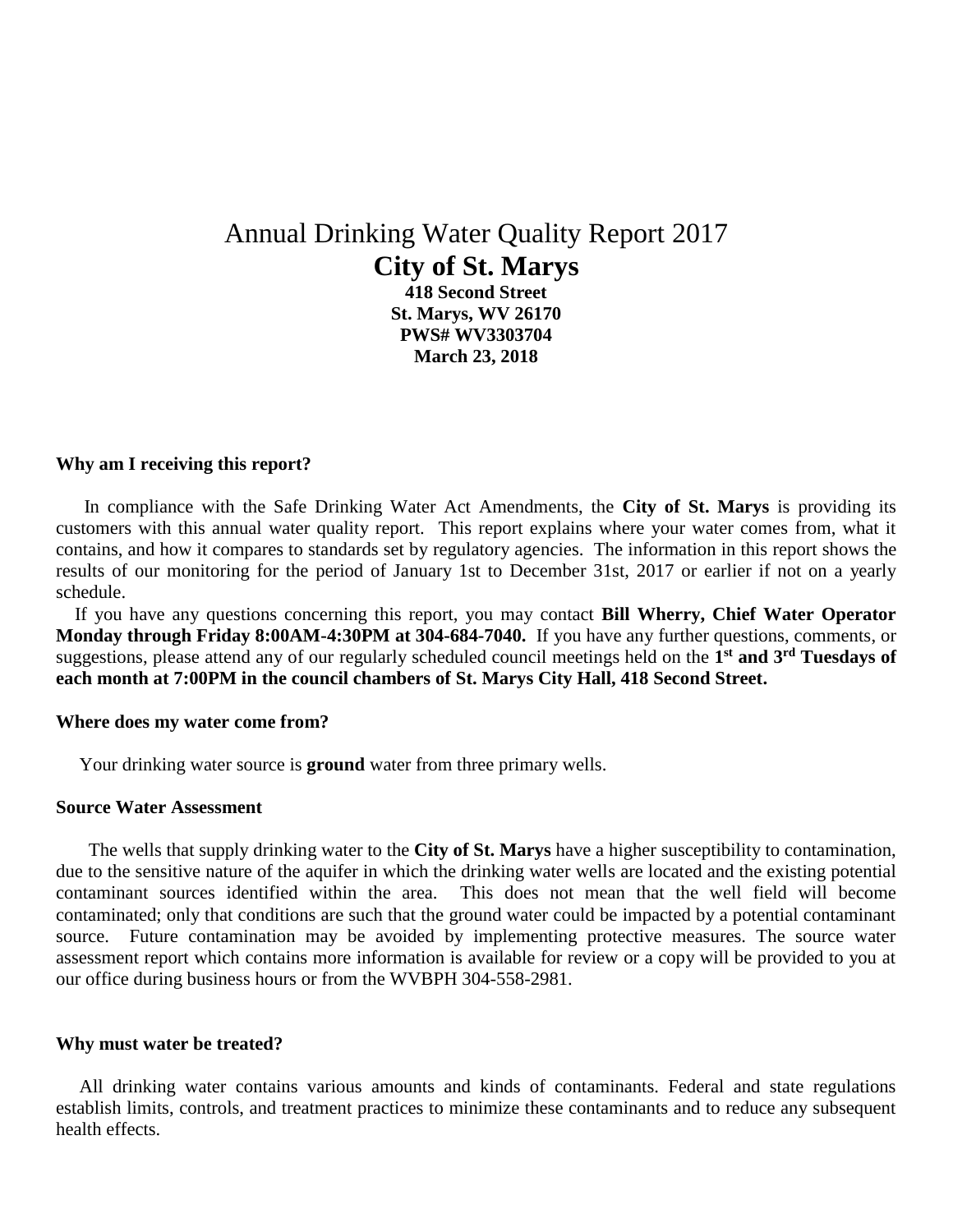## **Contaminants in Water**

 In order to ensure that tap water is safe to drink, EPA prescribes regulations which limit the amounts of certain contaminants in water provided by public water systems. FDA regulations establish limits of contaminants in bottled water which must provide the same protection for public health.

 Drinking water, including bottled water, may reasonably be expected to contain a small amount of some contaminants. The presence of these contaminants does not necessarily indicate that water poses a health risk. More information about contaminants and potential health effects can be obtained by calling the Environmental Protection Agency's Safe Drinking Water Hotline (800-426-4791).

The source of drinking water (both tap and bottled water) includes rivers, lakes, streams, ponds, reservoirs, springs, and wells. As water travels over the surface of land or through the ground, it dissolves naturallyoccurring minerals, and, in some cases radioactive material, and can pick up substances resulting from the presence of animals or from human activity.

Contaminants that may be present in source water include:

**Microbial contaminants**, such as viruses and bacteria, which may come from sewage treatment plants, septic systems, agricultural livestock operations and wildlife.

**Inorganic contaminants**, such as salts and metals, which can be naturally-occurring, or result from urban storm water runoff, industrial or domestic wastewater discharges, oil and gas production, mining, farming.

**Pesticides and herbicides**, which may come from a variety of sources such as agriculture, urban storm water runoff, and residential uses.

**Organic chemical contaminants**, including synthetic and volatile organic chemicals, which are by-products of industrial processes and petroleum production, and can also come from gas stations, urban storm water runoff, and septic systems.

**Radioactive contaminants**, which can be naturally-occurring or the result of oil and gas production and mining activities.

 Some people may be more vulnerable to contaminants in drinking water than the general population. Immuno-compromised persons such as persons with cancer undergoing chemotherapy, persons who have undergone organ transplants, people with HIV/AIDS or other immune disorders, some elderly, and infants can be particularly at risk from infections. These people should seek advice about drinking water from their health care providers. EPA/CDC guidelines on appropriate means to lessen the risk of infection by Cryptosporidium and other microbial contaminants are available from the Safe Drinking Water Hotline (800-426-4791).

## **Water Quality Data Table**

Definitions of terms and abbreviations used in the table or report:

- **MCLG - Maximum Contaminant Level Goal**, or the level of a contaminant in drinking water below which there is no known or expected risk to health. MCLGs allow for a margin of safety.
- **MCL - Maximum Contaminant Level**, or the highest level of a contaminant that is allowed in drinking water. MCLs are set as close to the MCLGs as feasible using the best available treatment technique.
- **MRDLG - Maximum Residual Disinfectant Level Goal**, or the level of drinking water disinfectant below which there is no known or expected risk to health. MRDLGs do not reflect benefits of use of disinfectants to control microbial contaminants.
- **MRDL - Maximum Residual Disinfectant Level,** or the highest level of disinfectant allowed in drinking water. There is convincing evidence that addition of disinfectant is necessary to control microbial contaminants.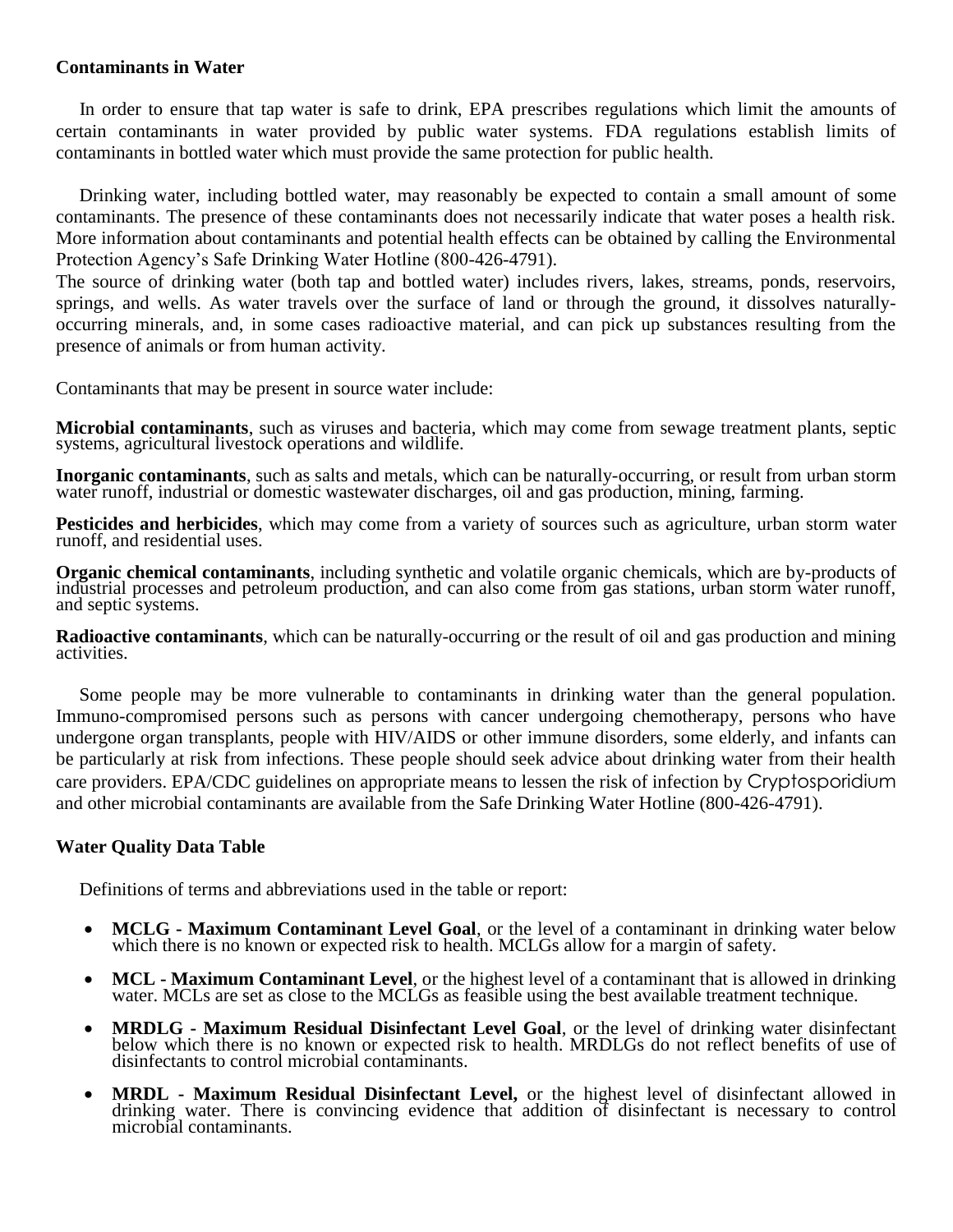Abbreviations that may be found in the table:

- **ppm**  parts per million or milligrams per liter
- **ppb** parts per billion or micrograms per liter
- **NA** not applicable
- NE not established

The **City of St. Marys** routinely monitors for contaminants in your drinking water according to federal and state laws. The tables below show the results of our monitoring for contaminants.

| Contaminant                          | <b>Violation</b><br>Y/N | Level<br><b>Detected</b>                           | Unit of<br><b>Measure</b> | <b>MCLG</b>       | <b>MCL</b>                    | <b>Likely Source of</b><br><b>Contamination</b>                                                                             |
|--------------------------------------|-------------------------|----------------------------------------------------|---------------------------|-------------------|-------------------------------|-----------------------------------------------------------------------------------------------------------------------------|
| <b>Inorganic Contaminants</b>        |                         |                                                    |                           |                   |                               |                                                                                                                             |
| Fluoride                             | $\mathbf N$             | 0.692<br>Annual<br>Avg.<br>Range:<br>$0.60 - 1.01$ | ppm                       | $\overline{4}$    | $\overline{4}$                | Erosion of natural deposits; water additive<br>that promotes strong teeth; discharge from<br>aluminum and fertilizer plants |
| <b>Nitrate</b>                       | N                       | Well 5<br>2.83<br>Well 6<br>3.51<br>Well 7<br>2.57 | ppm                       | 10                | 10                            | Runoff from fertilizer use; erosion of<br>natural deposits                                                                  |
| <b>Volatile Organic Contaminants</b> |                         |                                                    |                           |                   |                               |                                                                                                                             |
| Chlorine                             | N                       | 0.712<br>Annual<br>Avg.<br>Range:<br>$0.33 - 1.01$ | ppm                       | 4<br><b>MRDLG</b> | $\overline{4}$<br><b>MRDL</b> | Water additive used to control microbes                                                                                     |
| Trihalomethanes<br>(TTHM)            | N                       | 7.37                                               | ppb                       | N/A               | 80.0                          | By-product of drinking water chlorination                                                                                   |
| Haleoacetic Acid<br>(HAA5)           | ${\bf N}$               | 4.39                                               | ppb                       | N/A               | 60.0                          | By-product of drinking water disinfection                                                                                   |

## **Table of Test Results - Regulated Contaminants** *–* **City of St. Marys PWS# WV3303704**

## W**E ARE PLEASED TO REPORT THAT THE CITY OF ST. MARYS MET ALL FEDERAL AND STATE WATER STANDARDS FOR THE REPORTING YEAR 2017**